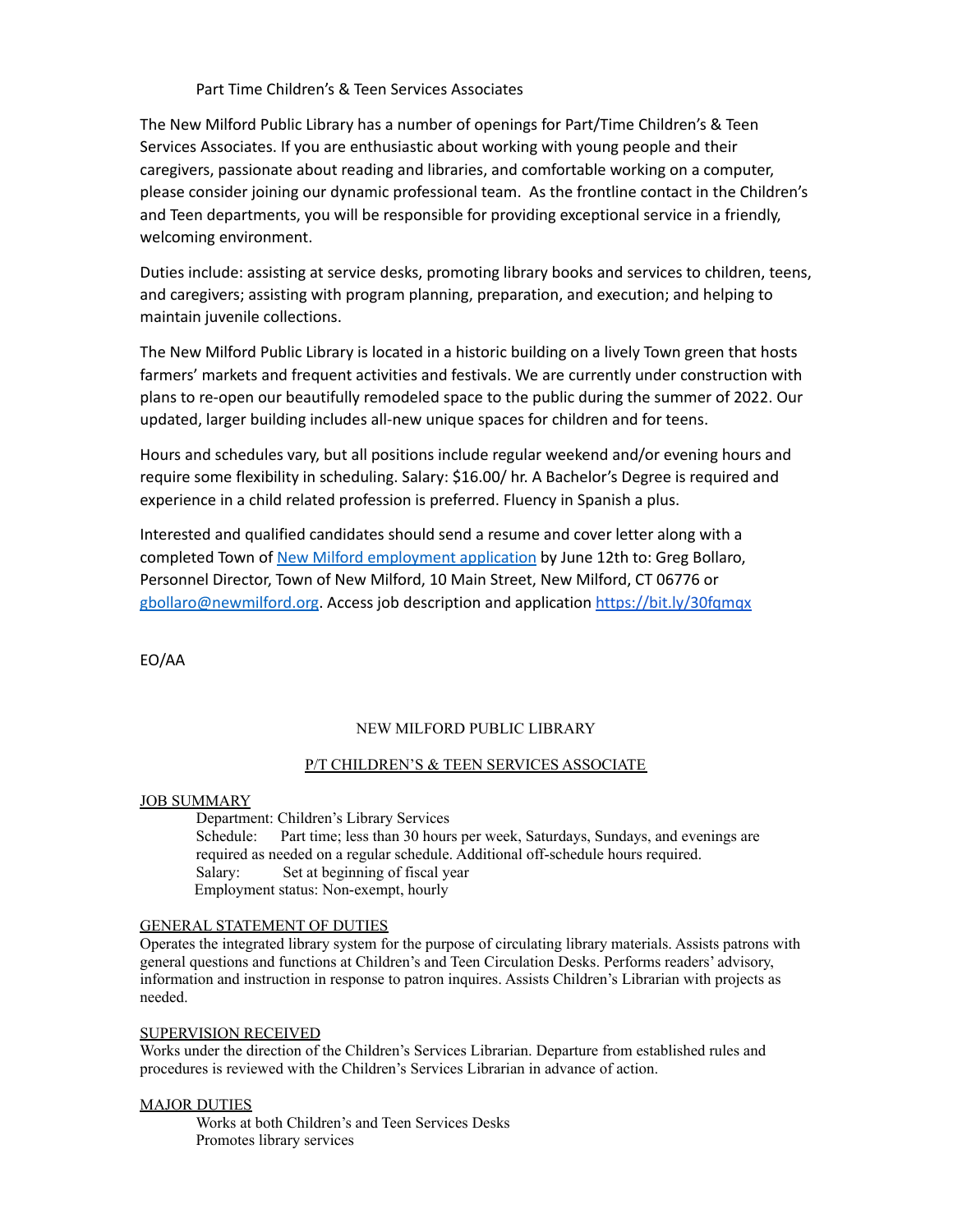Charges and discharges Children's library materials Registers new patrons, updates expired cards Collects fines and other billed amounts Places holds on materials available in the local consortium Assists patrons with: Online catalog Internet and on-line databases Reference/Information Reader's Advisory Location of materials Use of computers and other equipment Assists librarians with program planning and preparation Maintains an active awareness of current library services Executes programming Manages phone requests Provides customer service with a goal of excellence Individuals will be cross-trained in the Children's/Teen and Adult Departments

### MINOR DUTIES

Opens and closes the Children's Library as required Assists in the maintenance of shelves in the Children's/Teen areas as directed. Creates displays Helps with weeding the collection Creates bibliographies Assists with the program registration process Maintains the rooms in good physical order Performs other duties as required

The above statements are intended to describe the general nature and level of work being performed by the employee assigned to this position. They are not to be construed as an exhaustive list of all job responsibilities and duties performed by personnel so classified.

#### **New Milford Public Library P/T Children's & Teen Services Associate Page 2 of 2**

### REQUIREMENTS AND QUALIFICATIONS

| Knowledge and Ability: | Ability to learn Windows or other graphical interface applications        |
|------------------------|---------------------------------------------------------------------------|
|                        | Ability to learn and use all functions of an integrated library system    |
|                        | Ability to deal with the public, especially parents and teachers          |
|                        | Respect for children and teens and their needs                            |
|                        | Ability to stay up to date on current library services                    |
|                        | Ability to maintain a pleasant and professional demeanor at all times     |
|                        | Ability to work with a minimum of supervision                             |
|                        | Excellent organizational, communication skills                            |
|                        | Ability to carry documents, office equipment weighing up to 20            |
|                        | pounds and books on and off site                                          |
|                        | Ability to sit at a desk or on low seating or the floor or stand and work |
|                        | continuously for extended periods of time while performing job            |
|                        | functions                                                                 |
|                        | Ability to reach 6 feet high to obtain books, materials                   |
|                        | Fluency in Spanish and/or Portuguese a plus                               |
| Education:             | Bachelor's degree highly desirable                                        |
|                        | Experience in a child-related profession preferred                        |

The Town of New Milford is an equal opportunity employer. In compliance with the Americans with Disabilities Act, the Town will provide reasonable accommodations to qualified individuals with disabilities and encourage both prospective and current employees to discuss potential accommodations with the Town when necessary.